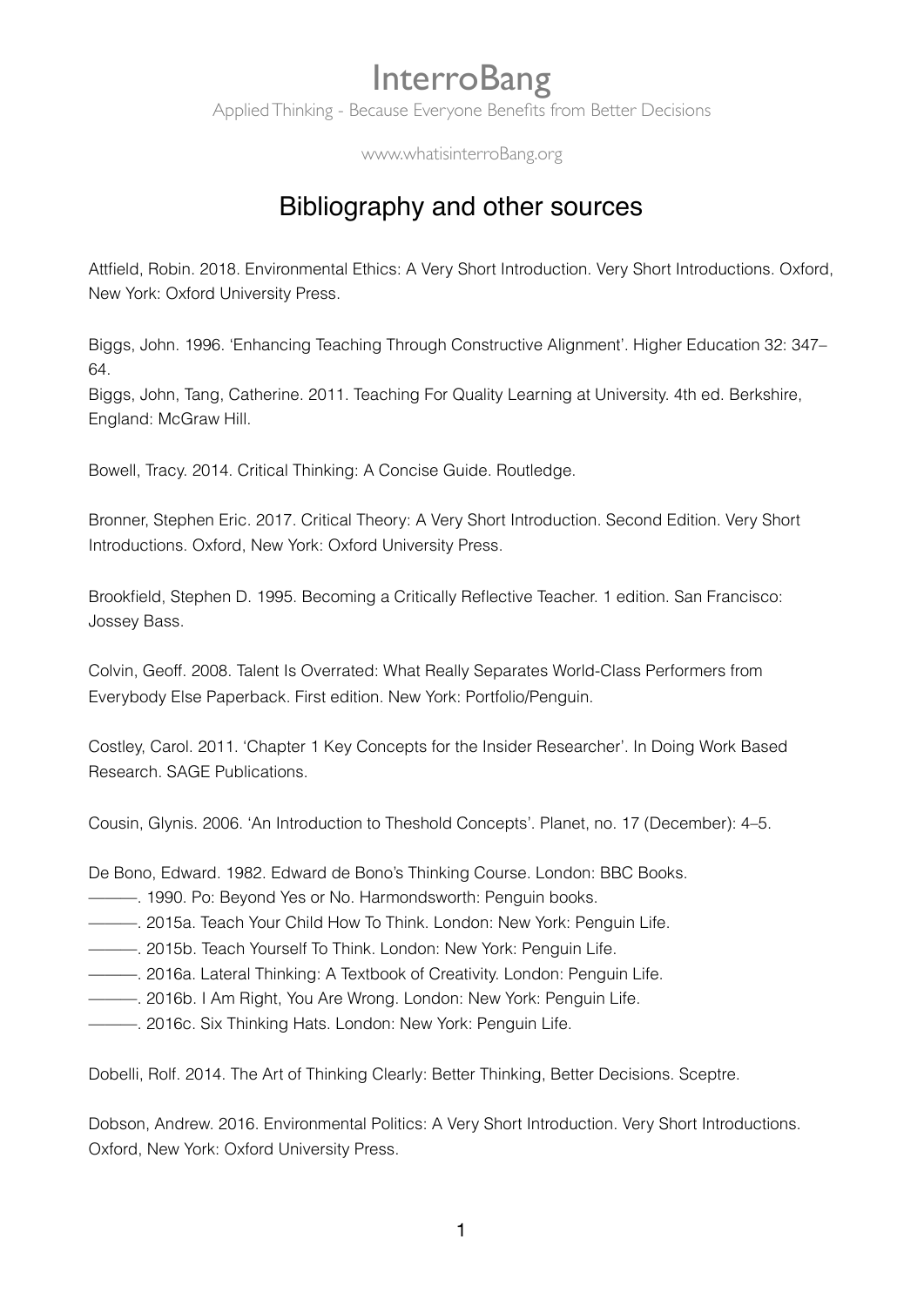Applied Thinking - Because Everyone Benefits from Better Decisions

www.whatisinterroBang.org

Duckworth, Angela. 2012. 'Character In The Classroom'. Lecture, Coursera MOOC. [https://](https://www.coursera.org/learn/teaching-character) [www.coursera.org/learn/teaching-character.](https://www.coursera.org/learn/teaching-character)

———. 2016. Grit: The Power of Passion and Perseverance. United Kingdom: Vermilion. Duckworth et al, Angela. 2007. 'Grit: Perseverance and Passion for Long-Term Goals.' Journal of Personality and Social Psychology 92 (6): 1087–1101.

Dweck, Dr Carol. 2017. Mindset - Updated Edition: Changing The Way You Think To Fulfil Your Potential. 6 edition. London: Robinson.

Ericsson, Anders, and Robert Pool. 2016. Peak: How All of Us Can Achieve Extraordinary Things. 01 edition. New York: Mariner.

Evans, Jonathan St B. T. 2017. Thinking and Reasoning: A Very Short Introduction. Very Short Introductions. Oxford, New York: Oxford University Press.

Fry, Heather, ed. 2014. A Handbook for Teaching and Learning in Higher Education: Enhancing Academic Practice. 4 edition. Milton Park, Abingdon, Oxon; New York: Routledge. Fry, Heather, Ketteridge, Steve, and Marshall, Stephanie. 2014. 'Understanding Student Learning'. In A Handbook for Teaching and Learning in HIgher Education, 4th ed., 8–26. Oxon, Uk: Routledge.

Gardner, Howard E. 2006. Multiple Intelligences: New Horizons in Theory and Practice. 2Rev Ed edition. New York: Basic Books.

Gladwell, Malcolm. 2005. Blink: The Power of Thinking Without Thinking. First Edition First Printing edition. New York: Little, Brown and Company.

———. 2009. Outliers: The Story of Success. London: Penguin.

Goleman, Daniel. 2004. Emotional Intelligence & Working with Emotional Intelligence. London: Bloomsbury Publishing PLC.

Goulston, Mark. 2015. Just Listen: Discover the Secret to Getting Through to Absolutely Anyone. Reprint edition. AMACOM.

Grimsley, Alec. 2010. Vital Conversations: A Practical Approach to Handling Difficult Conversations, Managing Conflict, Giving Feedback and Influencing Difficult People. 1st edition. Princes Risborough: Barnes Holland Publishing.

Haan, Alexander de, and Pauline de Heer. 2015. Solving Complex Problems: Professional Group Decision-Making Support in Highly Complex Situations. 2nd Revised edition edition. The Hague: Eleven International Publishing.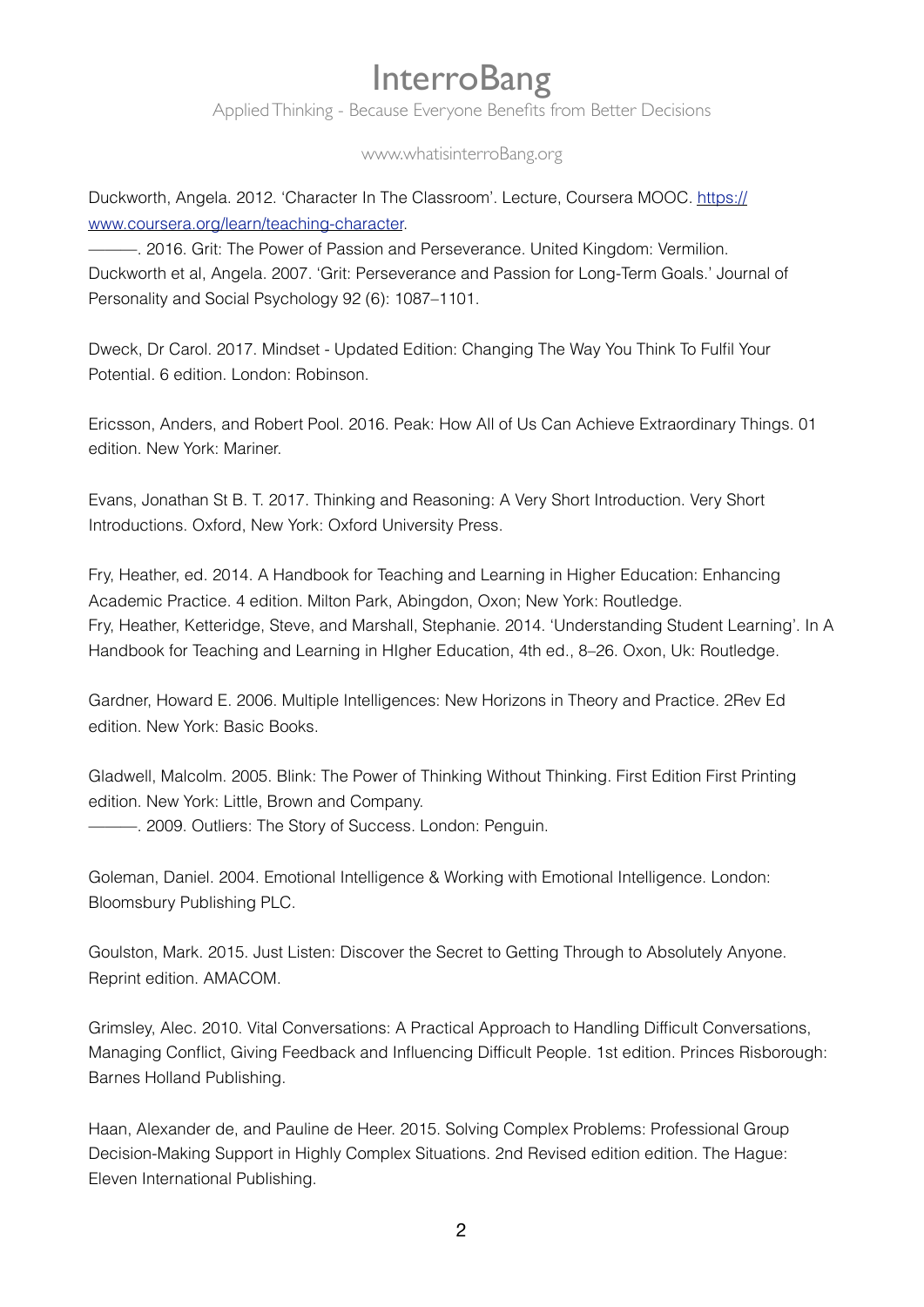Applied Thinking - Because Everyone Benefits from Better Decisions

### www.whatisinterroBang.org

Howie, Peter, and Bagnall, Richard. 2013. 'A Critique of the Deep and Surface Approaches to Learning Model'. Teaching In HIgher Education 18 (4): 389–400.

Jacobs, Keil. 2008. 'A Comparison of Two Note Taking Methods in a Secondary English Classroom'. Symposium. Proceedings of the 4th Annual GRASP Symposium,. Wichita State University,.

Judkins, Rod. 2015. The Art of Creative Thinking. London: Sceptre.

Kahneman, Daniel. 2010. 'Daniel Kahneman: The Riddle of Experience vs. Memory | TED Talk | TED.Com'. 2010. [https://www.ted.com/talks/daniel\\_kahneman\\_the\\_riddle\\_of\\_experience\\_vs\\_memory](https://www.ted.com/talks/daniel_kahneman_the_riddle_of_experience_vs_memory).  $-$ . 2012. Thinking, Fast and Slow. London: Penguin.

Kember, David, and Carmel Mcnaught. 2007. Enhancing University Teaching: Lessons from Research into Award-Winning Teachers. New Ed edition. London; New York: Routledge.

Kurzban, Robert. 2010. Why Everyone Is a Hypocrite. 1st ed. New Jersey: Princeton University Press.

Lunsford, University Andrea A. 2016. Everything's an Argument with Readings with 2016 MLA Update. 7th ed. edition. Bedford Books.

Machin, David, and Andrea Mayr. 2012. How to Do Critical Discourse Analysis: A Multimodal Approach. Los Angeles: Sage Publications.

Morton, Timothy. 2013. Hyperobjects: Philosophy and Ecology after the End of the World (Posthumanities) by Morton, Timothy (2013) Paperback. Minneapolis: University of Minnesota Press.

Priest, Graham. 2000. Logic: A Very Short Introduction. First Edition. Very Short Introductions. Oxford, New York: Oxford University Press.

Pritchard, A. 2009. Ways of Learning. Second. London: New York: Routledge.

Race, Phil. 2015. The Lecturer's Toolkit. 4th ed. Oxon, England: Routledge.

Rifkin, Jeremy. 2009. The Empathic Civilization. 1st ed. New York: Penguin.

Samovar, et al. n.d. Intercultural Communication: A Reader by Samovar, Larry A., Porter, Richard E., McDaniel, Edwin R. (2011) Paperback.

Sinnott-Armstrong, Walter, and Robert Fogelin. 2014. Understanding Arguments: An Introduction to Informal Logic. 9 edition. Wadsworth Publishing.